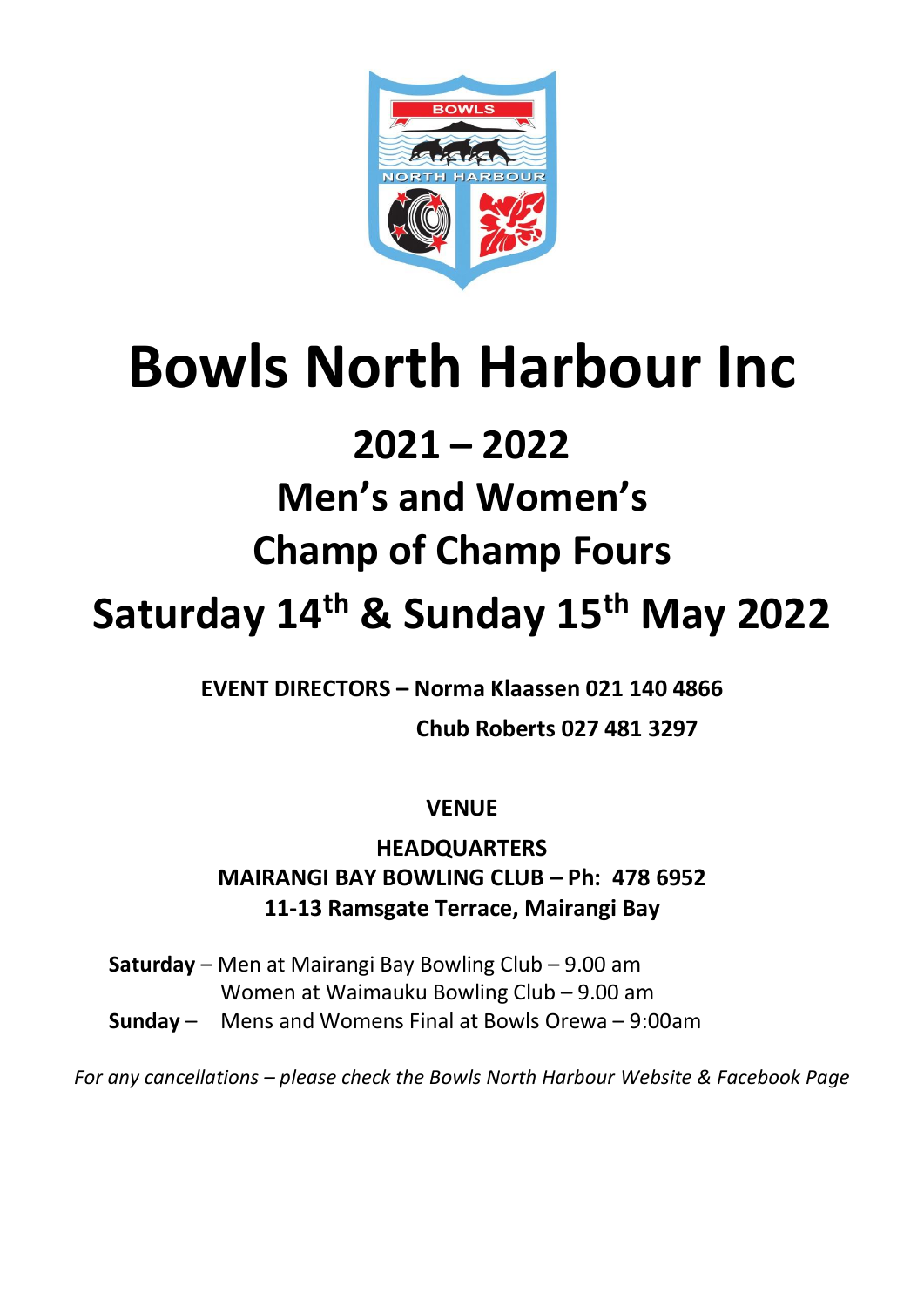### **Bowls North Harbour Inc Men and Women Champ of Champ Fours**

#### **CONDITIONS OF PLAY:**

- 1. **Laws and Regulations:** Played under the **Laws of the Sport of Bowls** and Bowls New Zealand Domestic Regulations as applicable.
- 2. **Controlling Body**: The Controlling Body for this event is the Bowls North Harbour Match Committee. The Controlling Body will have the right to alter, add to or delete any conditions of play and/or special conditions to enable the completion of the tournament.
- 3. **Code of Conduct:** All players will comply with and observe the requirements of the "Code of Conduct for players at Bowls North Harbour Event" as set down in the Bowls North Harbour Centre Handbook.
- 4. **Clothing**: All players in a team event, or singles players in a singles event, shall wear their club uniforms or other matching sports clothing which is suitable for playing the game of bowls. This means the same shirts and coloured pants (long or short is acceptable) or skirts. Logos that conflict with the event or Bowls North Harbour sponsors will not be permitted. In inclement weather jackets or other suitable outer clothing is acceptable.
- 5. **Postponements:** Any postponements due to weather conditions will be on the Bowls North Harbour Website and Facebook page.
- 6. **Mobile phone:** Use is not permitted by players on or alongside the greens during play. It is preferred that cell phones are switched off or turned to silent.
- 7. **Smoking Policy:** There shall be no smoking on the greens or immediate surrounds. Smoking areas will be designated at each venue as advised by the host club duty officer. Please be advised that some clubs in North Harbour are completely smoke-free clubs.
- 8. **Alcohol Policy:** Alcohol shall only be consumed in areas defined by the host club liquor licence and in no event be allowed on the green or surrounds during play.
- 9. **Late Appearances:** When any player has failed to be in position to commence play **15 minutes** after the scheduled starting time, the game will be awarded to the opponent.
- 10. **Entry Fees and withdrawals:** Entry fees will be refunded to late entries and entries not accepted. No refunds will be made to teams or players who withdraw after the draw has been made. Any withdrawals must be notified to the Bowls North Harbour office by 12 noon on the day preceding the scheduled commencement of the event.
- 11. **Defaulters:** No team or singles player will withdraw except in the case of illness of a player or other just cause. The Controlling Body may require evidence of the illness or other just cause to be submitted.
- 12. **Use of greens** Bowls North Harbour acknowledges that clubs provide their greens for use in the organisation of centre and national events. At times there may be particular requests by clubs/greenkeepers for play to be in a certain direction and this may well be changed during the course of the event and in some cases during the day. Any such requests are approved as a condition of play for the event.
- 13. **Trial Ends:** Before the scheduled start of play for the first game of the day or before continuing an unfinished game on another day, or on changing to another green during the day, one trial end may be played in each direction.
- 14. **Complaints:** The Bowls North Harbour Match Committee will act on any complaints and all playing disputes, provided they are in writing, to the Bowls North Harbour Events Manager.
- 15. **Breach of Conditions of Play:** Where the Conditions of Play have been breached by any club, team or player then the Controlling Body for the event may take such action as to disqualify, fine or impose such other penalty against the club, team and/or player. Such action may result in the club, team or player from participating in further Centre competitions until the penalty has been discharged.
- 16. **Media and Communications:** Bowls New Zealand and Centres reserve the right to use any video and photographs taken during this event for further promotional requirements.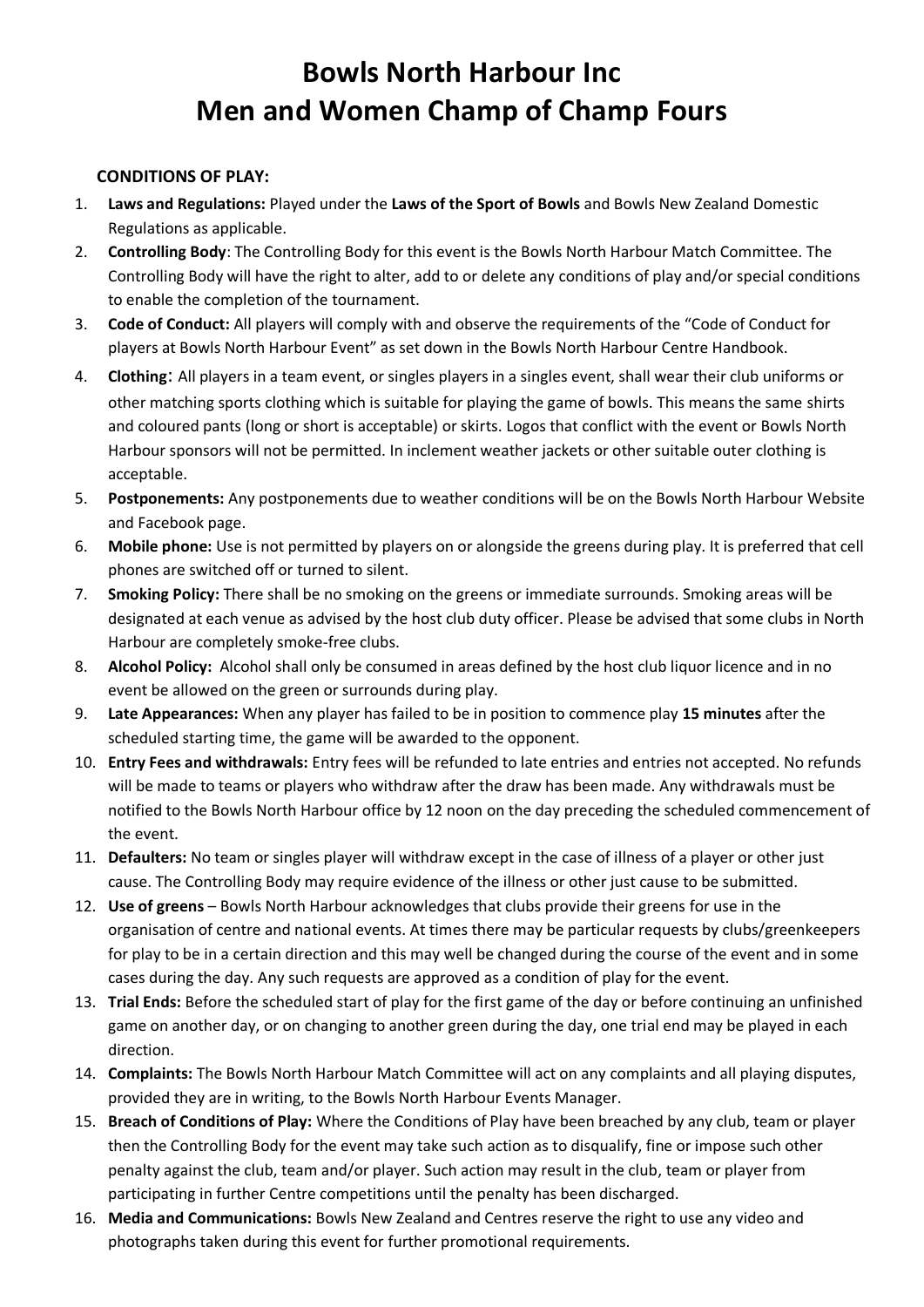#### **SPECIAL CONDITIONS OF PLAY:**

#### 1. **Play will commence by:**

All 9.00 am on Saturday.

Final at 9.00 am on Sunday

- 2. **Games:** Order of play will be randomly drawn. All games will be sudden death, 15 ends, 2¼ hour time limit. Three games will be played per day.
- 3. **Bowls:** Each player will play 2 bowls in each end.
- 4. **Defaults:** If a team defaults their score will be recorded as a loss. The non-offending team will be awarded a win.
- 5. **Dead Ends**: If an end becomes dead it must be replayed.
- 6. **Time limit:** All games to be continued irrespective of the score until the designated time limit (2¼ hours) is over or until the game is finished, whichever comes first. If the **jack has been delivered before the time signal** the end will continue and if it subsequently becomes dead it will be replayed.
- 7. **Time Limit in Final:** There will be no time limit in the final. 15 ends will be played.
- 8. **Restricting the Movement of Players During Play**: In all games, players will only be allowed to walk up to the head under the following circumstances:

The player that is playing lead, number 2 and number 3 after bowling their  $2<sup>nd</sup>$  bowl.

The player who is playing skip can visit the head after bowling their  $1<sup>st</sup>$  bowl.

- 9. **Tie in Sudden Death play:** All play on both Saturday and Sunday is sudden death so all have to play an extra end if equal after either 15 ends of 2¼ hours.
- 10. **Clothing:** Any winter outer garments are permitted in addition to clothing specified in the conditions of play
- 11. **Variations to Conditions:** In the case of inclement weather 10 ends will constitute a game. This will only apply to games which have not been commenced. Any games already commenced are required to be completed to 15 ends.
- 12. **Prize Money:** Prize money will be paid in cash at the conclusion of the event to the clubs.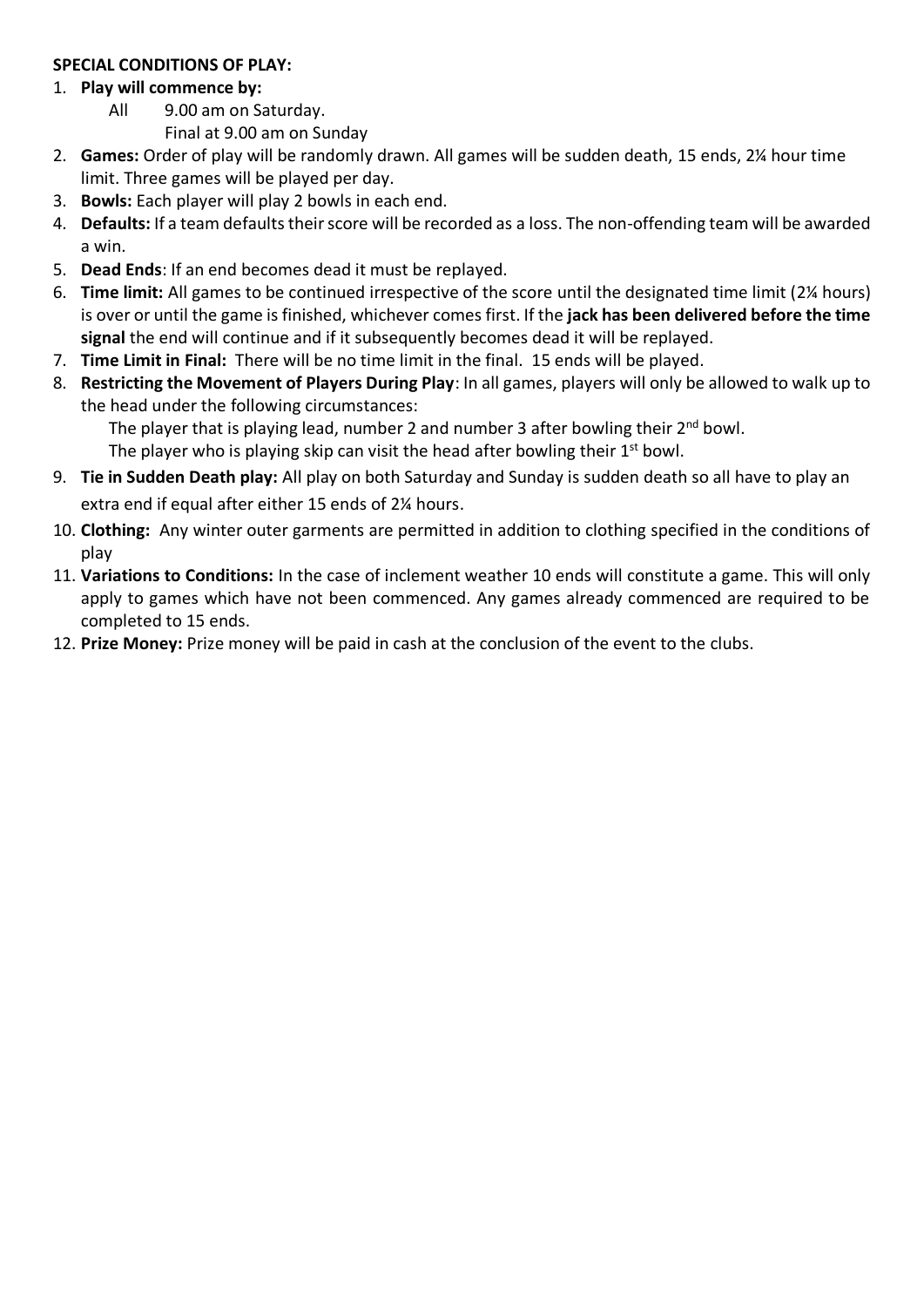#### **Bowls North Harbour - Champion of Champion Women's Fours**

**14th & 15th May 2022**

**TOURNAMENT DIRECTOR - CHUB ROBERTS 027 481 3297 and NORMA KLAASSEN 021 140 4866**

**UMPIRE: Peter Hope - SUNDAY - Jenny Donald**